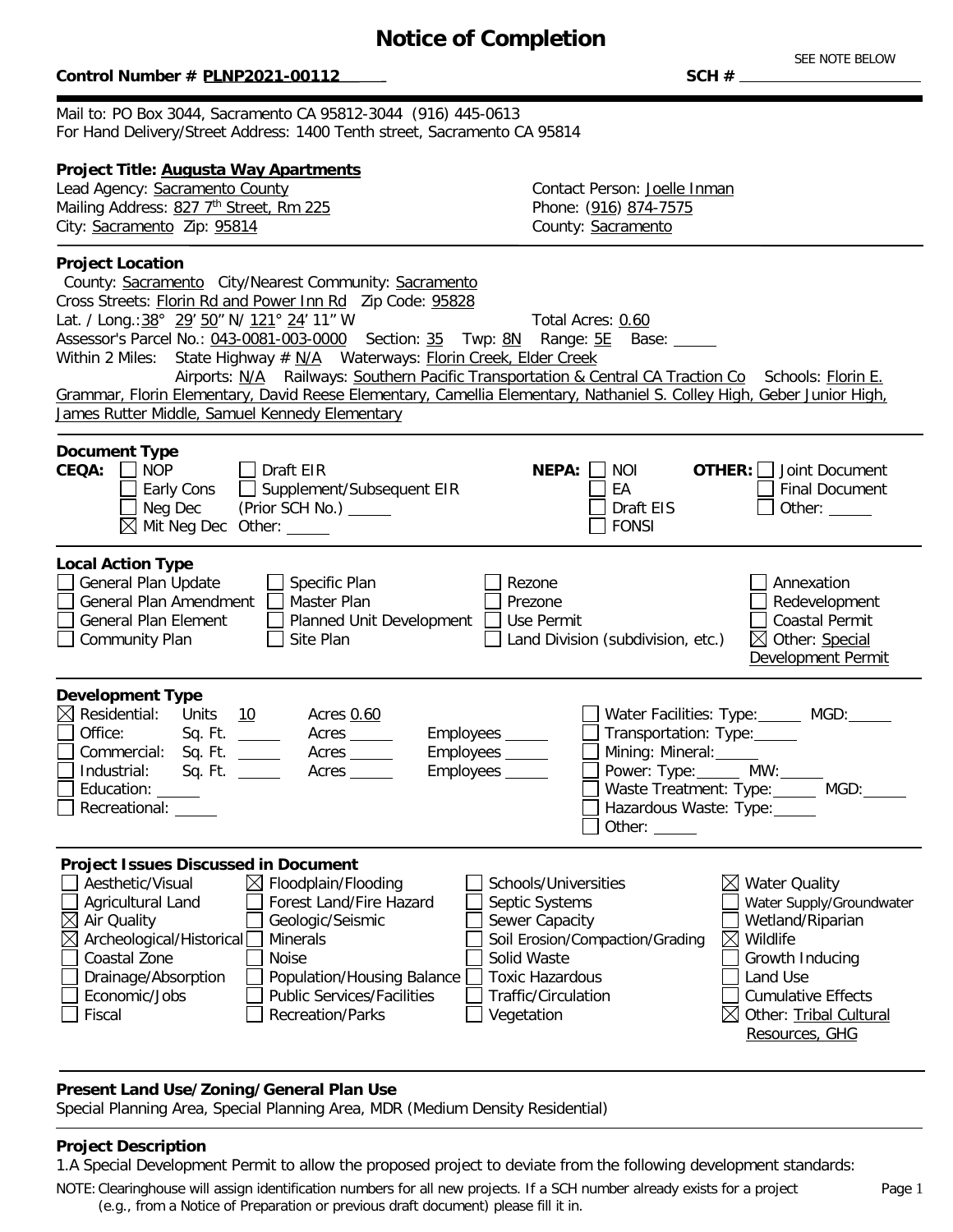•Landscape Screening (Section 5.2.4.B.2.a.i): Landscape planters eight feet in width are required between the parking lot and public right-of-way. As proposed, the landscape planter between the parking lot and right of way measures a minimum of six feet.

•Trash Enclosure Landscaping (Section 5.2.4.B): Trash enclosures are required to have five feet of landscaping surrounding three sides of the enclosure. As proposed, the trash enclosure will have five feet of landscaping on two sides.

•Tree Spacing along right-of-way frontage (Section 5.2.4.B.2.a): Trees are required to be planted a maximum of 30 feet on center in the planter along the right-of-way. As proposed, the trees would be planted a maximum of 40 feet on center.

•Carport Setback (Section 5.4.3.B – Table 5.8.B) Carports are required to be setback ten feet from the property line. As proposed, the carports would be setback a minimum of six feet from the property line.

•Carport Material (Section 5.9.4.E.2) Metal carports are not permitted per this section. As proposed, metal carports would be utilized.

2.A Design Review to comply with the Countywide Design Guidelines.

If approved, a two-story, 10-unit affordable housing complex would be constructed on the eastern half of the project site. The building footprint would comprise approximately 3,292 square feet, with approximately 6,584 square feet of livable space. The project would also construct a 4,754-square foot, asphalt paved parking lot to the west of the apartments. Other site improvements include bike racks, trash enclosures, a playground, a barbeque and picnic area, lighting, landscaping, replacement of the existing sidewalk with a new 5-foot wide concrete sidewalk, and new curb and gutter. The northern property line will be bordered with a six-foot masonry wall along the parking area and a six-foot wooden fence along the rear of the proposed buildings.